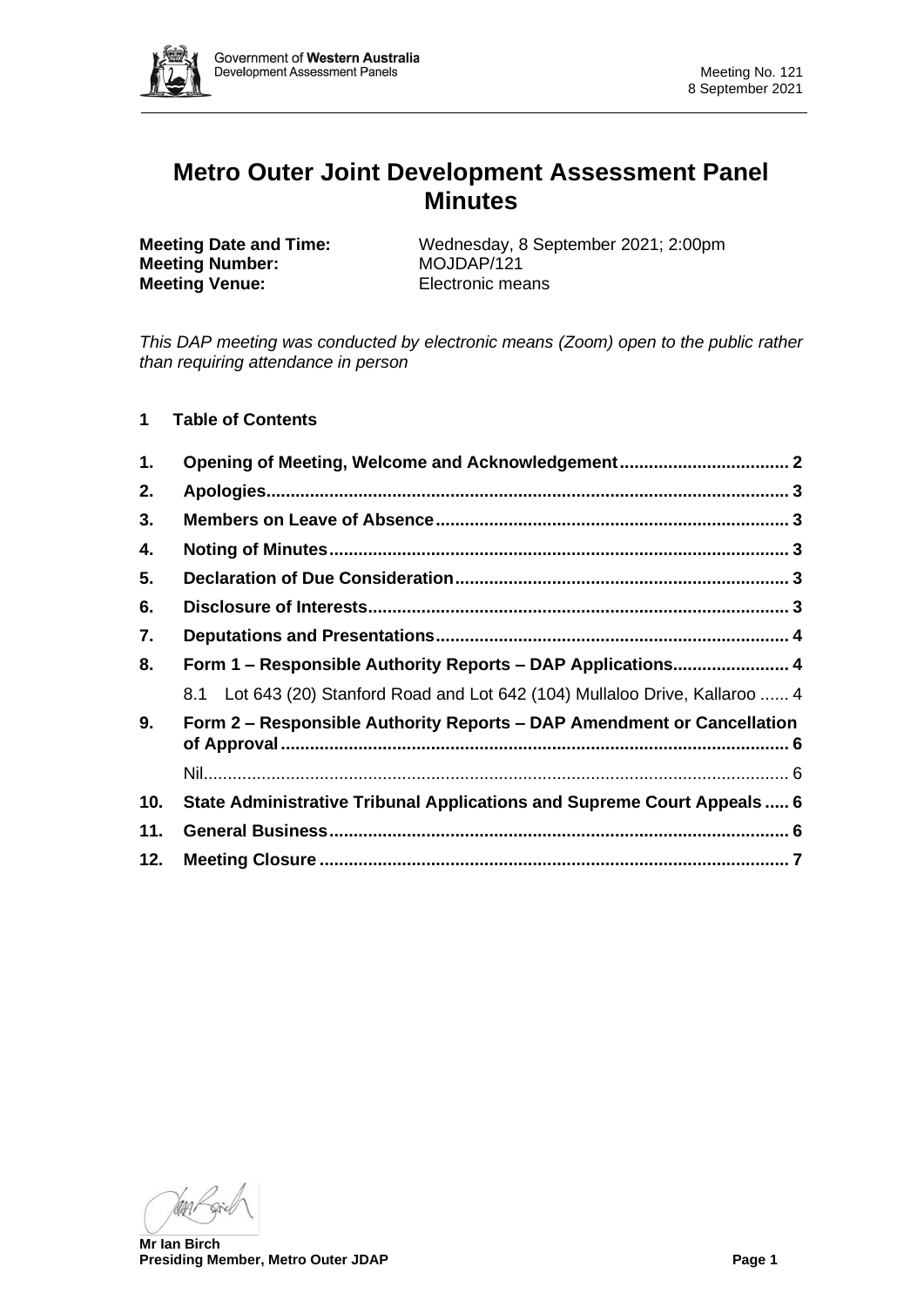

## **Attendance**

## **DAP Members**

Mr Ian Birch (Presiding Member) Ms Sheryl Chaffer (Deputy Presiding Member) Mr Jason Hick (Third Specialist Member) Cr Suzanne Thompson (Local Government Member, City of Joondalup) Cr Philippa Taylor (Local Government Member, City of Joondalup)

## **Officers in attendance**

Mr Chris Leigh (City of Joondalup) Ms Ashleigh Bryce (City of Joondalup)

## **Minute Secretary**

Ms Megan Ventris (DAP Secretariat) Ms Adele McMahon (DAP Secretariat)

## **Applicants and Submitters**

Mr Alessandro Stagno (Apex Planning) Mr Sam Morrell (Keiki Early Learning) Ms Orielle Pearce (SPH Architecture and Interiors) Ms Renata Patroni Ms Jacqueline Ferreira Ms Alicia Watts Mr Andrew Jones Mr Carlo Famiano (CF Town Planning & Development)

## **Members of the Public / Media**

There were 19 members of the public in attendance.

<span id="page-1-0"></span>Ms Tyler Brown from Perth Now was in attendance.

## **1. Opening of Meeting, Welcome and Acknowledgement**

The Presiding Member declared the meeting open at 2:03pm on 8 September 2021 and acknowledged the traditional owners and paid respect to Elders past and present of the land on which the meeting was being held.

The Presiding Member announced the meeting would be run in accordance with the DAP Standing Orders 2020 under the *Planning and Development (Development Assessment Panels) Regulations 2011.*

Man Kerg

**Mr Ian Birch Presiding Member, Metro Outer JDAP Page 2**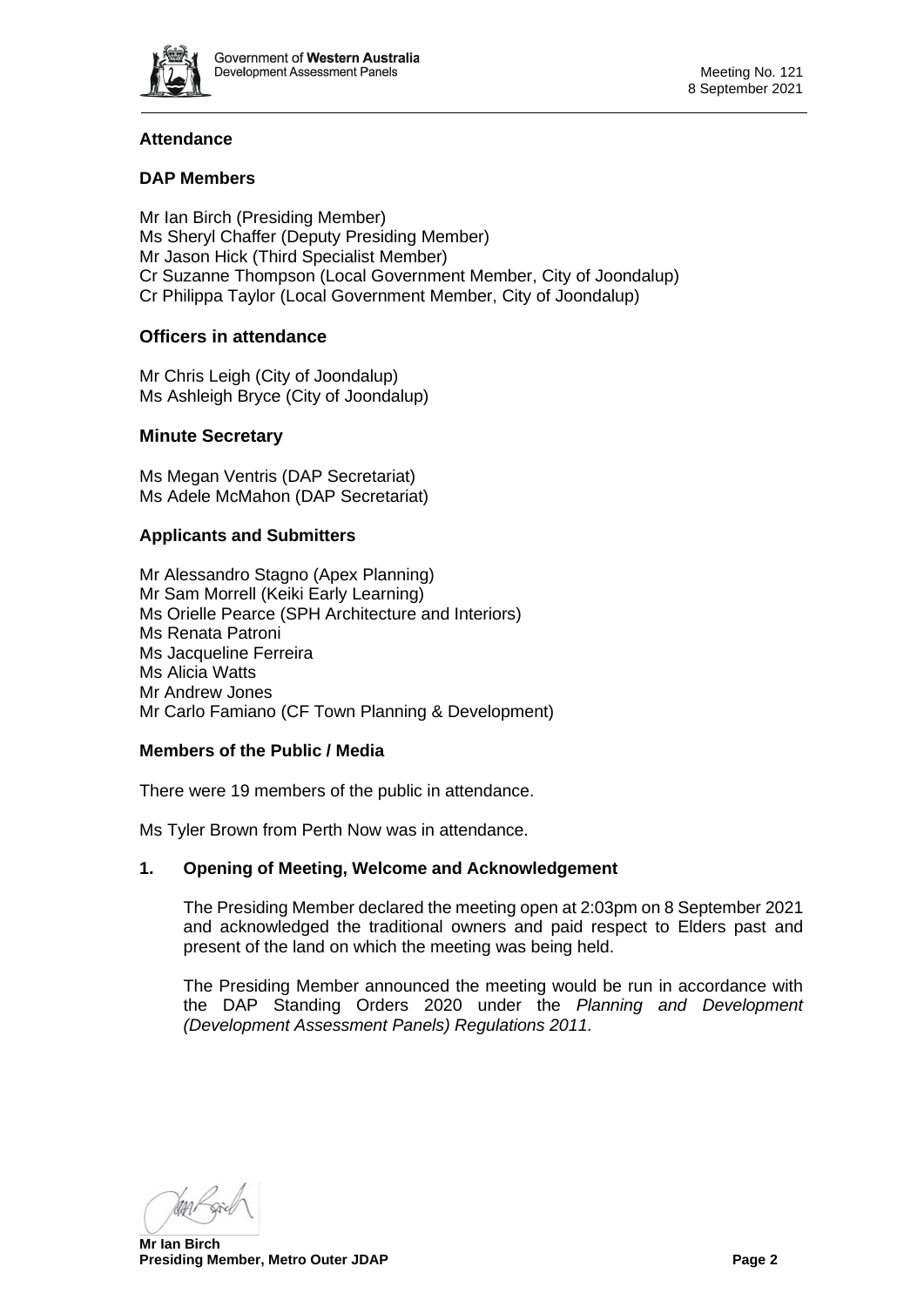

## **1.1 Announcements by Presiding Member**

The Presiding Member advised that in accordance with Section 5.16 of the DAP Standing Orders 2020 which states *'A person must not use any electronic, visual or audio recording device or instrument to record the proceedings of the DAP meeting unless the Presiding Member has given permission to do so.',* the meeting would not be recorded.

This meeting was convened via electronic means (Zoom). Members were reminded to announce their name and title prior to speaking.

#### <span id="page-2-0"></span>**2. Apologies**

Nil.

#### <span id="page-2-1"></span>**3. Members on Leave of Absence**

Nil.

#### <span id="page-2-2"></span>**4. Noting of Minutes**

DAP members noted that signed minutes of previous meetings are available on the [DAP website.](https://www.dplh.wa.gov.au/about/development-assessment-panels/daps-agendas-and-minutes)

#### <span id="page-2-3"></span>**5. Declaration of Due Consideration**

All members declared that they had duly considered the documents.

#### <span id="page-2-4"></span>**6. Disclosure of Interests**

DAP Member, Cr Philippa Taylor, declared an Impartiality Interest in item 8.1. Cr Taylor recognises the name of one of the presenters as theyare both members of Mullaloo Surf Club.

<span id="page-2-5"></span>In accordance with section 6.2 and 6.3 of the DAP Standing Orders 2020, the Presiding Member determined that the member listed above, who had disclosed a Impartiality Interest, was permitted to participate in the discussion and voting on the item.

Man Kerg

**Mr Ian Birch Presiding Member, Metro Outer JDAP Page 3**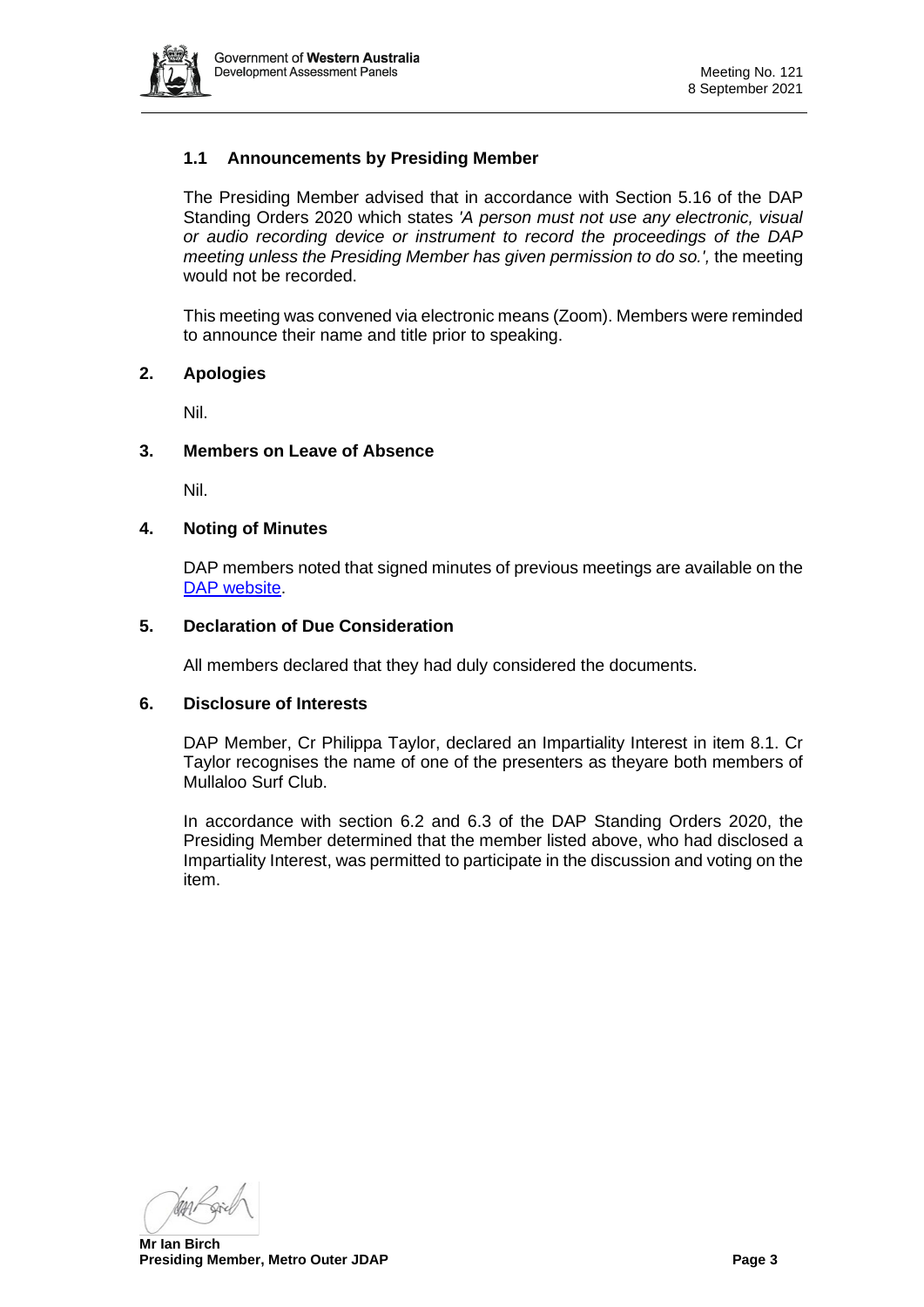

#### **7. Deputations and Presentations**

- **7.1** Ms Renata Patroni addressed the DAP in support of the recommendation for the application at Item 8.1.
- **7.2** Mr Andrew Jones addressed the DAP in support of the recommendation for the application at Item 8.1 and responded to questions from the panel.
- **7.3** Ms Jacqueline Ferreira addressed the DAP in support of the recommendation for the application at Item 8.1 and responded to questions from the panel.
- **7.4** Ms Alicia Watts addressed the DAP in support of the recommendation for the application at Item 8.1.
- **7.5** Mr Carlo Famiano (CF Town Planning & Development) addressed the DAP in support of the recommendation for the application at Item 8.1 and responded to questions from the panel.
- <span id="page-3-0"></span>**7.6** Ms Sam Morrell (Keiki Early Learning) addressed the DAP against the recommendation for the application at Item 8.1 and responded to questions from the panel.
- **7.7** Ms Orielle Pearce (SPH Architecture) addressed the DAP against the recommendation for the application at Item 8.1 and responded to questions from the panel.
- **7.8** Mr Alessandro Stagno (Apex Planning) addressed the DAP against the recommendation for the application at Item 8.1 and responded to questions from the panel.
- **7.9** The City of Joondalup officers addressed the DAP in relation to the application at Item 8.1 and responded to questions from the panel.

## <span id="page-3-1"></span>**8. Form 1 – Responsible Authority Reports – DAP Applications**

## **8.1 Lot 643 (20) Stanford Road and Lot 642 (104) Mullaloo Drive, Kallaroo**

| <b>Child Care Premises</b>                       |  |  |
|--------------------------------------------------|--|--|
| Apex Planning                                    |  |  |
| Mrs Lynette Elliott (Lot 643); Ms Wendy Pearce & |  |  |
| Mr Anthony McNamara (Lot 642)                    |  |  |
| City of Joondalup                                |  |  |
| DAP/21/02000                                     |  |  |
|                                                  |  |  |

*Mr Ian Birch left the panel at 4:12pm. Mr Ian Birch joined the panel at 4:15pm.*

Man Kerg

**Mr Ian Birch Presiding Member, Metro Outer JDAP Page 4**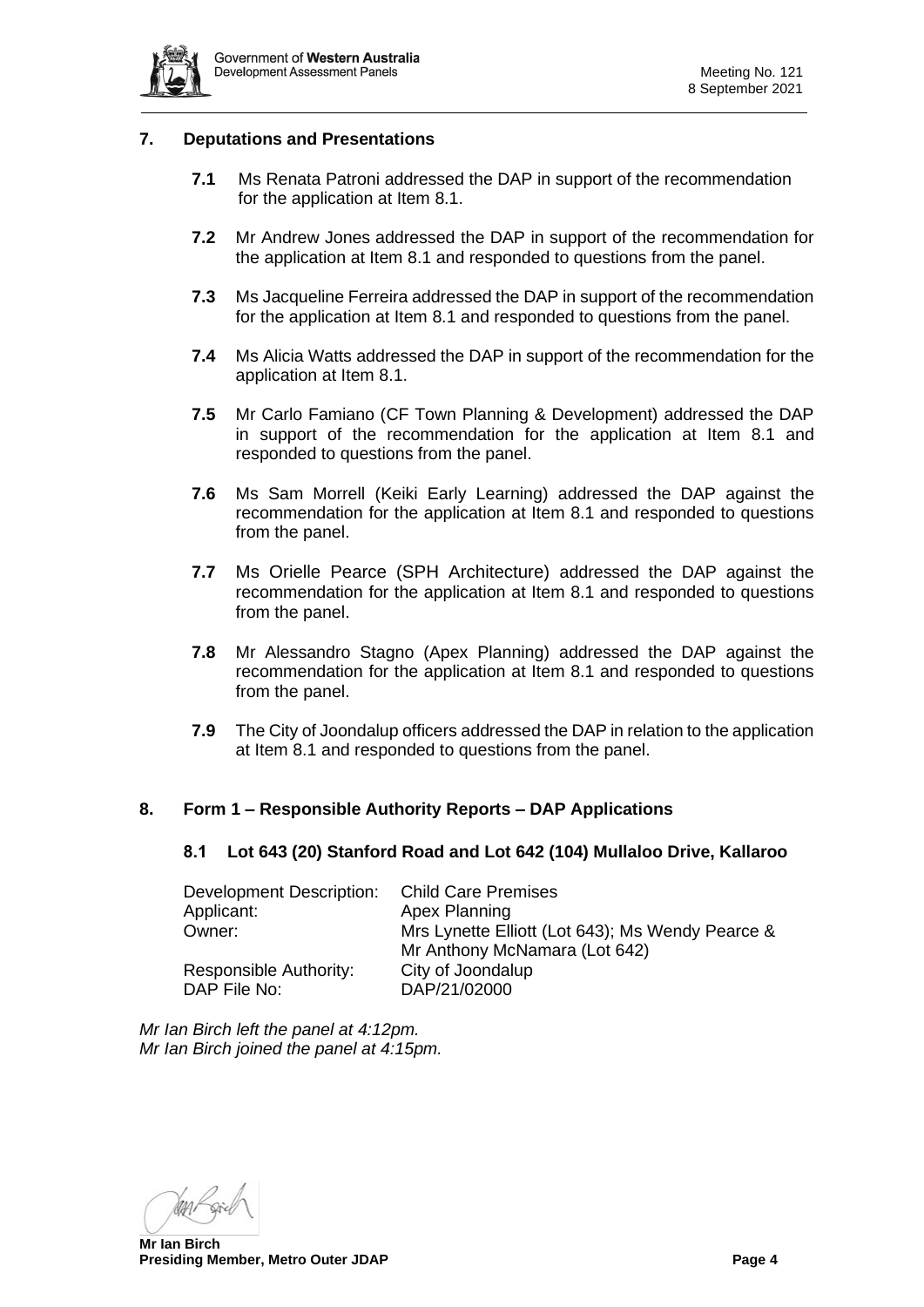

## **REPORT RECOMMENDATION**

**Moved by:** Cr Philippa Taylor **Seconded by:** Cr Suzanne Thompson

That the Metro Outer JDAP resolves to:

1. **Refuse** DAP Application reference DAP/21/02000 and accompanying plans (Attachment 2) in accordance with Clause 68 of Schedule 2 (Deemed Provisions) of the *Planning and Development (Local Planning Schemes) Regulations 2015*, and the provisions of the City of Joondalup *Local Planning Scheme No. 3*, for the following reasons:

#### **Reasons**

- 1. In accordance with Schedule 2, Clause 67(g) of the *Planning and Development (Local Planning Scheme) Regulations 2015* the proposed development does not comply with the provisions of the City's *Child Care Premises Local Planning Policy*  as:
	- a. the proposed development is not located adjacent to non-residential uses;
	- b. the access for the proposed development is not located from a Local Distributor Road and in such a manner that discourages the use of nearby Access Roads, in this instance being Stanford Road, for turning movements; and
	- c. there do not appear to be any exceptional circumstances which would warrant the use of the Access Road, in this instance being Stanford Road, for vehicle access.
- 2. The proposed development does not satisfy the matters to be considered under clause 67(g), Schedule 2, Part 9 of the *Planning and Development (Local Planning Schemes) Regulations 2015.* Specifically, the development does not comply with the City's *Child Care Premises Local Planning Policy* as the proposed development is not located adjacent to non-residential uses and will have an undue impact on residential amenity.
- 3. The proposed development does not satisfy the matters to be considered under clause 67(m), Schedule 2, Part 9 of the *Planning and Development (Local Planning Schemes) Regulations 2015* as the scale of the development is not compatible with the adjoining residential land.
- 4. The proposed development does not satisfy the matters to be considered under clause 67(zc), Schedule 2, Part 9 of the *Planning and Development (Local Planning Schemes) Regulations 2015* as the proposed development does not adequately consider the advice of the Joondalup Design Reference Panel in relation to height, bulk, scale, orientation and appearance of the development.

**The Report Recommendation was put and CARRIED (3/2).**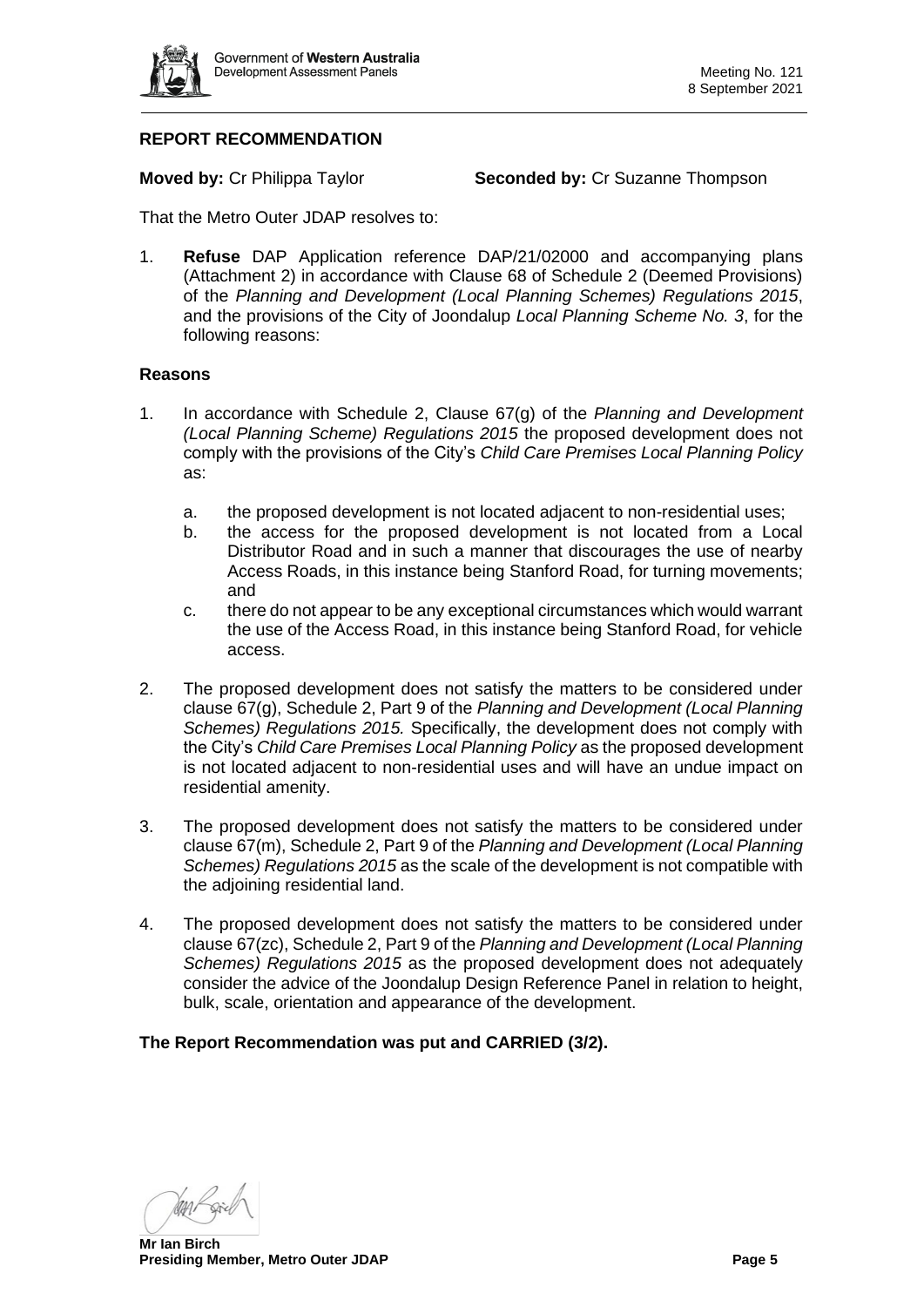| For:                     | Mr Ian Birch        |  |  |
|--------------------------|---------------------|--|--|
|                          | Cr Philippa Taylor  |  |  |
|                          | Cr Suzanne Thompson |  |  |
| $\Lambda$ aoinot $\cdot$ | Mo Charyl Chaffar   |  |  |

Against: Ms Sheryl Chaffer Mr Jason Hick

**REASON:** By majority, the panel accepted the assessment in the Responsible Authority Report and supported the recommendation that the application be refused.

## <span id="page-5-0"></span>**9. Form 2 – Responsible Authority Reports – DAP Amendment or Cancellation of Approval**

<span id="page-5-1"></span>Nil.

## <span id="page-5-2"></span>**10. State Administrative Tribunal Applications and Supreme Court Appeals**

The Presiding Member noted the following SAT Applications –

| <b>Current SAT Applications</b>    |                          |                                                                          |                                                                                           |                       |  |  |  |  |
|------------------------------------|--------------------------|--------------------------------------------------------------------------|-------------------------------------------------------------------------------------------|-----------------------|--|--|--|--|
| File No. &<br><b>SAT</b><br>DR No. | <b>LG Name</b>           | <b>Property</b><br><b>Location</b>                                       | <b>Application</b><br><b>Description</b>                                                  | <b>Date</b><br>Lodged |  |  |  |  |
| DAP/19/01708<br>DR 138/2020        | City of<br>Kwinana       | Lot 108 Kwinana<br>Beach Road,<br>Kwinana                                | <b>Proposed Bulk</b><br>Liquid Storage for<br><b>GrainCorp Liquid</b><br><b>Terminals</b> | 01/07/2020            |  |  |  |  |
| DAP/01729<br>DR 176/2020           | City<br>of<br>Kalamunda  | 130<br>Lot<br>(74)<br>Warlingham<br>Drive, Lesmurdie                     | Aged Residential<br><b>Care Facility</b>                                                  | 28/8/2020             |  |  |  |  |
| DAP/20/01764<br>DR 204/2020        | City of Swan             | 780<br>Lot<br>(46)<br>Road,<br>Gaston<br><b>Bullsbrook</b>               | <b>Stock</b><br>Proposed<br><b>Feed Grain Mill</b>                                        | 8/09/2020             |  |  |  |  |
| DAP/20/01829<br>DR 001/2021        | City of Swan             | Lot $1(42)$ Dale<br>Road & Lot 4 (43)<br>Yukich<br>Close,<br>Middle Swan | and<br>Aged<br>care<br>community<br>purpose                                               | 08/01/2021            |  |  |  |  |
| DAP/21/01952<br>DR 096/2021        | City<br>of<br>Rockingham | 265<br>(40)<br>Lot<br>Talisker<br>Bend,<br>Golden Bay                    | Mixed commercial<br>development                                                           | 14/05/2021            |  |  |  |  |

## <span id="page-5-3"></span>**11. General Business**

The Presiding Member announced that in accordance with Section 7.3 of the DAP Standing Orders 2020 only the Presiding Member may publicly comment on the operations or determinations of a DAP and other DAP members should not be approached to make comment.

Yaari

**Mr Ian Birch Presiding Member, Metro Outer JDAP Page 6**